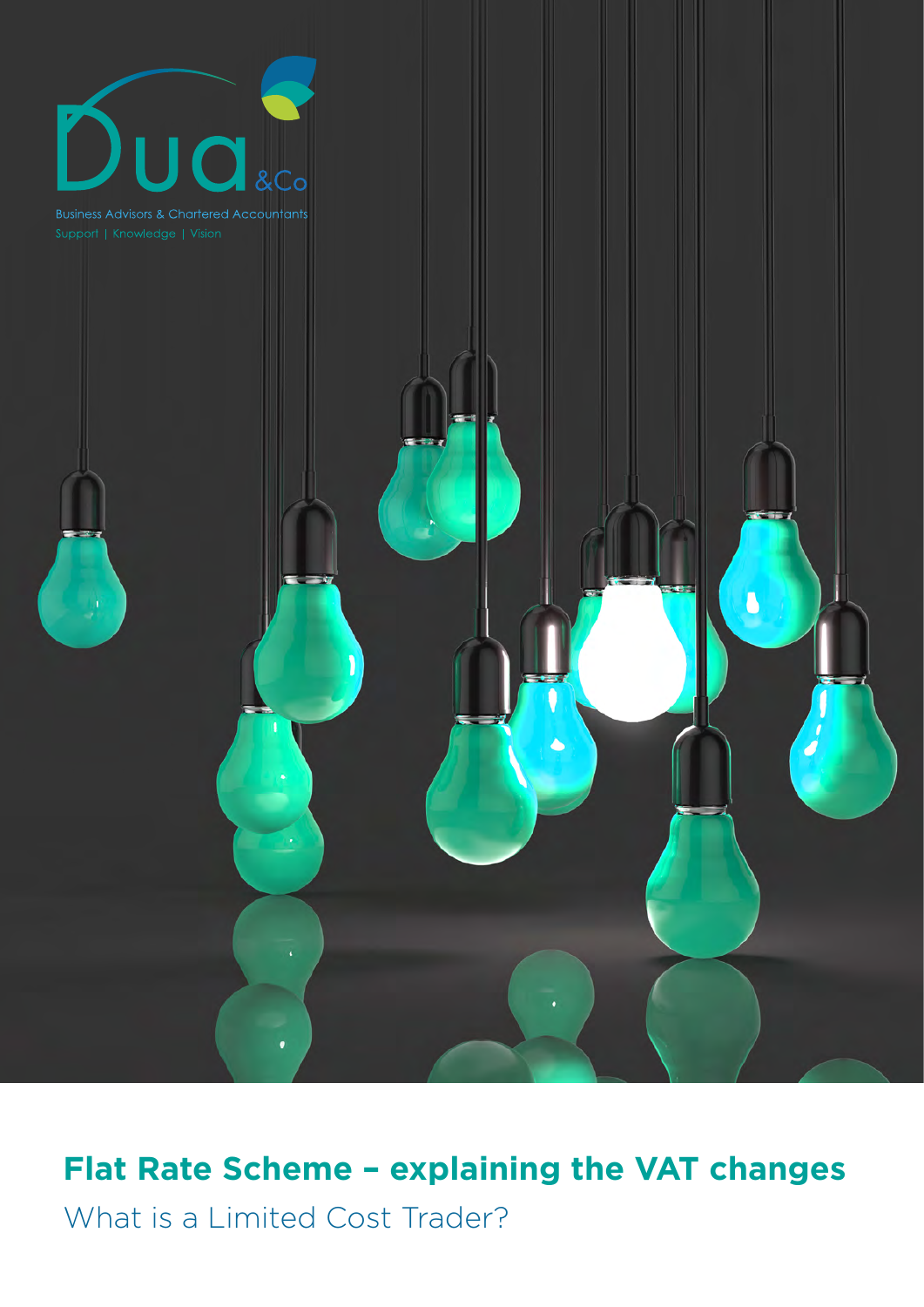

# How does it work Currently

**Normally a business deducts the VAT on its inputs (what they buy) from the VAT charged on what they sell (outputs).**

**Under the Flat Rate Scheme, that two stage process is simplified to one step.**

For example, the flat rate percentage for a clothes shop is 7.5% - so if the owner of that shop sells a dress for £120 including VAT of £20 he will pay a flat rate of £9 (£120 x 7.5%) to HMRC. The flat rate percentage for a detective agency is 12%.

Exactly which sales count can be complicated - the details can be found on the HM Revenue and Customs (HMRC) website.

The percentages for each type of business vary.

# What is changing?

**In the Autumn Statement, Chancellor Philip Hammond announced changes which affect businesses which have a very low cost base. These businesses are now called "limited cost traders".**

Limited cost traders can still use the Flat Rate Scheme, but their percentage will be 16.5%. So if they sell £120 of work, including £20 of VAT, the flat rate amount is £19.80 (£120 x 16.5%).

A limited cost trader is one whose VAT inclusive expenditure on goods for the business in a prescribed accounting period is less than 2% of VAT inclusive turnover, or is more than 2% but less than £1,000 a year.

When working out the amount spent on goods, it cannot include purchases of:

- capital goods (such as new equipment used in a business)
- food and drink (such as lunches for staff)
- vehicles or parts for vehicles (unless running a vehicle hiring business)

A firm will also be a limited cost trader if it spends less than £1,000 a year, even if this is more than than 2% of the firm's turnover on goods.

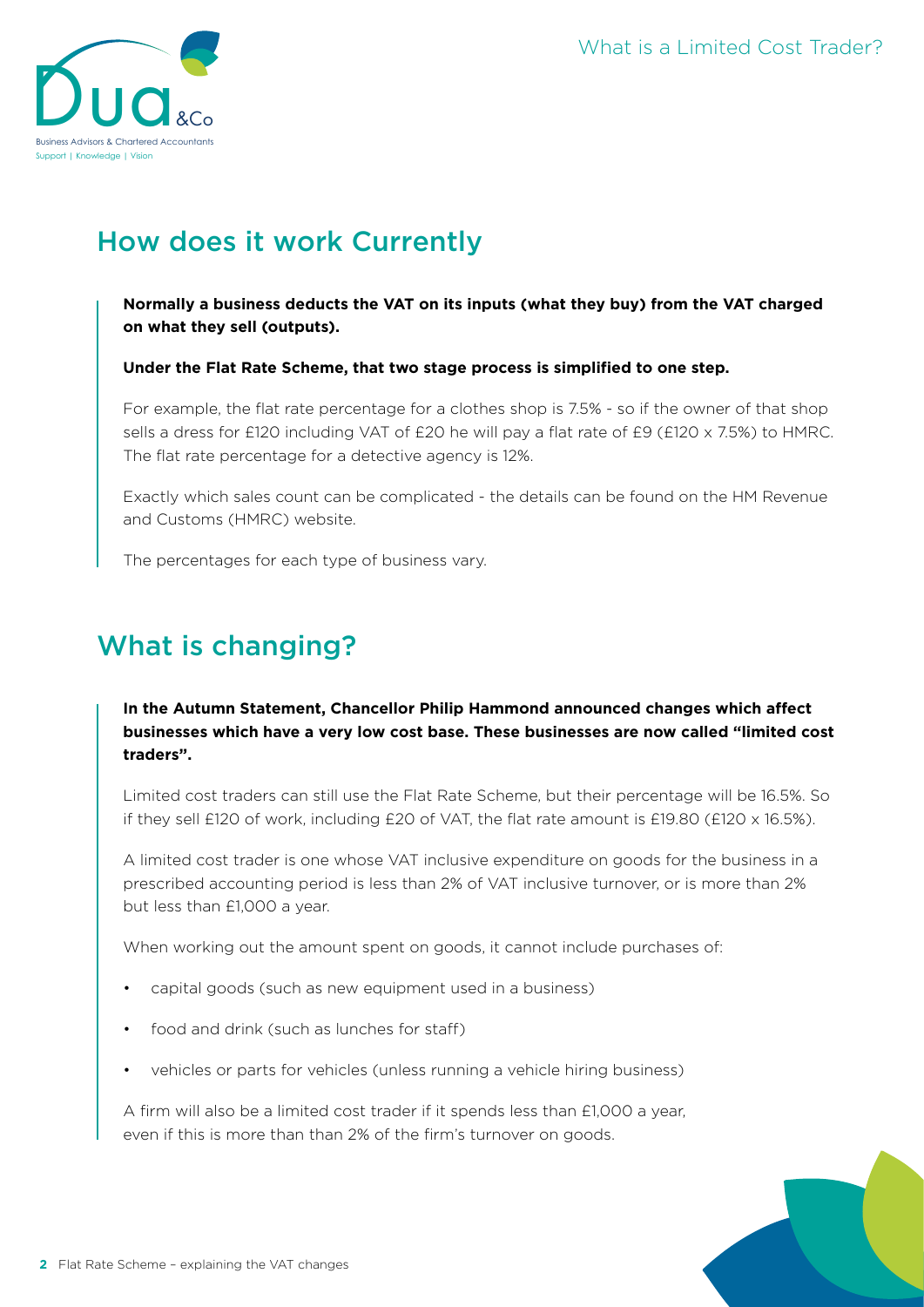

## Who will this affect?

It will increase the VAT paid by labour-intensive businesses where very little is spent on goods. For example, this may affect IT contractors, consultants, hairdressers and advisory firms.

It will also affect construction workers who supply their labour, but where the raw materials are provided by the main contractor.

### Summary

- A limited cost trader is one who's VAT inclusive expenditure on goods for the business in a prescribed accounting period is less than 2% of VAT inclusive turnover, or is more than 2% but less than £1,000 a year.
- The flat rate scheme is going to affect any business with a low cost base (Limited cost trader)
- Currently the flat rate scheme has variable Vat percentages depending on the sector it operates in.
- As of April 2017 any business using the scheme, or wanting to use it, will have to decide if it is a limited cost trader.
- Limited cost traders will have to use a flat rate percentage of 16.5% irrespective of the type of business.
- Anti-forestalling legislation has also been introduced to ensure that any limited cost trader using the scheme cannot use a flat rate of less than 16.5% beyond 1 April 2017.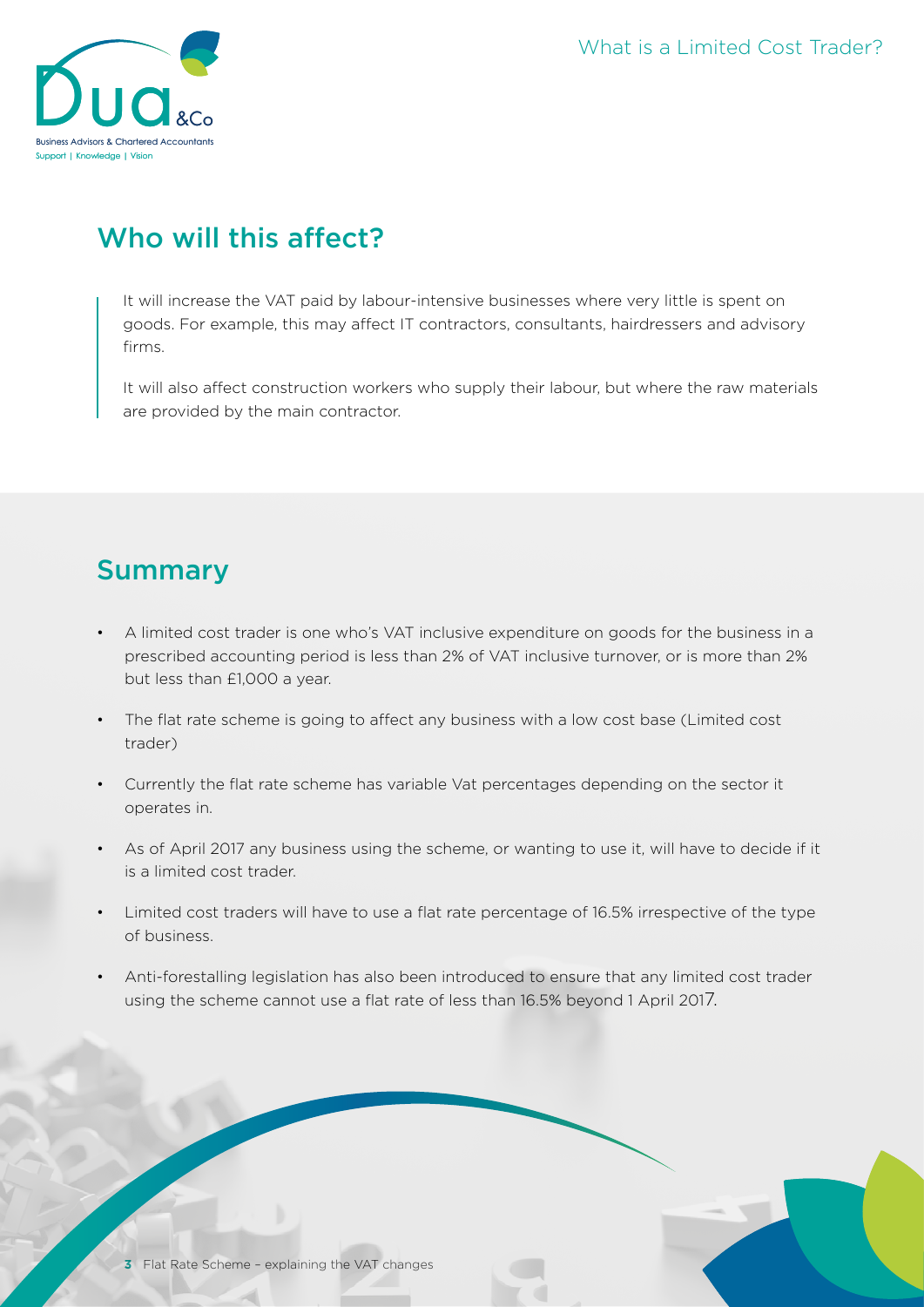![](_page_3_Picture_1.jpeg)

## How we can help

If you are currently on the flat rate VAT scheme and would like to know more about 'Limited Cost Traders' and need help with explanations, calculations, allowable and dis-allowed goods and services we are here to help.

**Dua & Co. clients are encouraged to email or call your Portfolio Manager who will be pleased to help.** 

![](_page_3_Picture_5.jpeg)